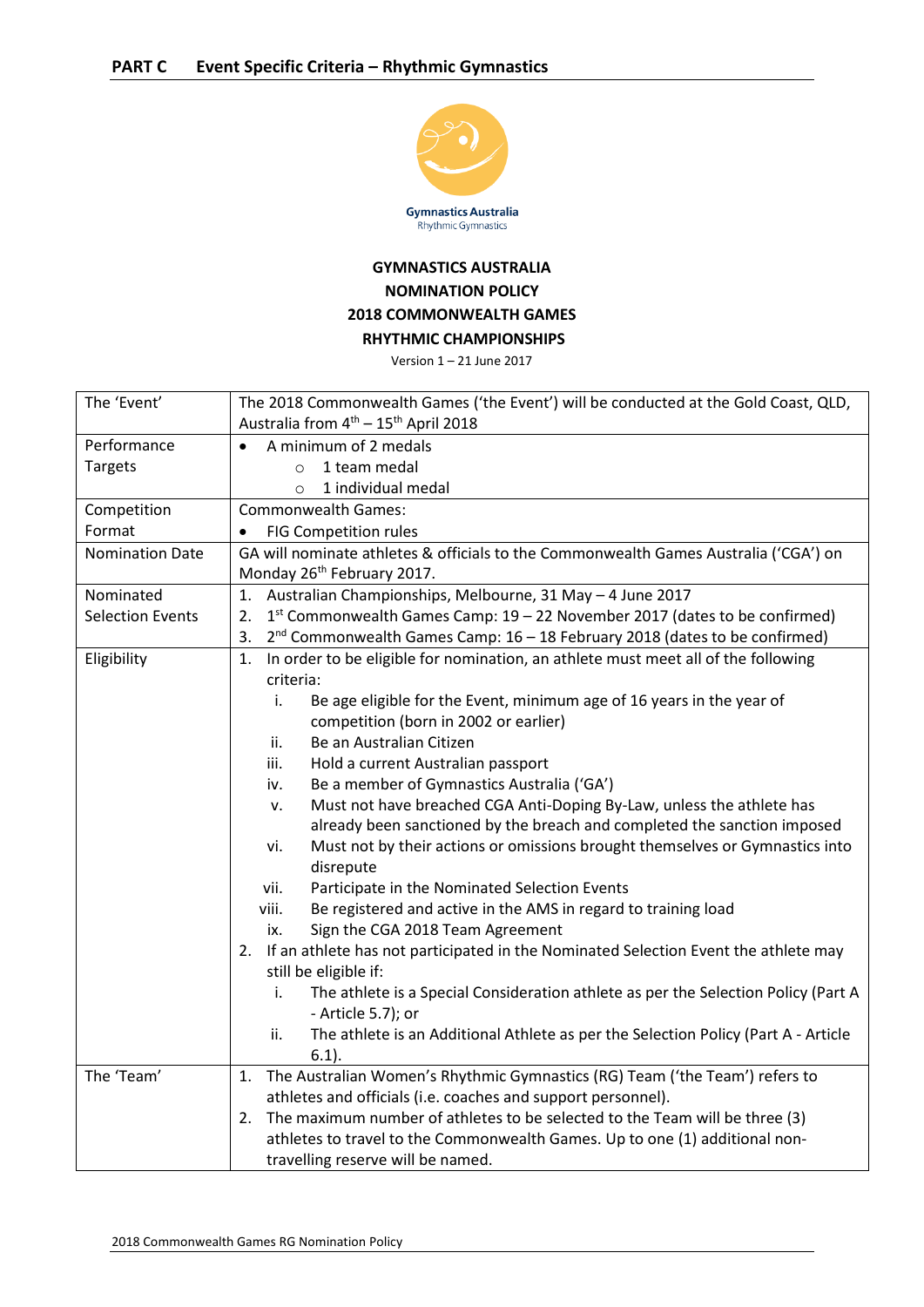|                           | The number of athlete allocations for gymnastics is yet to be finalised and subject to<br>3.<br>confirmation from the Commonwealth Games Federation ('CGF') to CGA.                                                                                                                                                                                                                                                                                                                                                                                                                                                                                                                                                                                                                                                                                                                                                                                                                                                                                                                                                                                                                                                                                                                                                                                                                                                                                                                                                                                                                                                                                                                                                                                                                                                                                                                                                                                  |
|---------------------------|------------------------------------------------------------------------------------------------------------------------------------------------------------------------------------------------------------------------------------------------------------------------------------------------------------------------------------------------------------------------------------------------------------------------------------------------------------------------------------------------------------------------------------------------------------------------------------------------------------------------------------------------------------------------------------------------------------------------------------------------------------------------------------------------------------------------------------------------------------------------------------------------------------------------------------------------------------------------------------------------------------------------------------------------------------------------------------------------------------------------------------------------------------------------------------------------------------------------------------------------------------------------------------------------------------------------------------------------------------------------------------------------------------------------------------------------------------------------------------------------------------------------------------------------------------------------------------------------------------------------------------------------------------------------------------------------------------------------------------------------------------------------------------------------------------------------------------------------------------------------------------------------------------------------------------------------------|
|                           | The Nomination Panel may select fewer than the maximum number advised by the<br>4.<br>CGA.                                                                                                                                                                                                                                                                                                                                                                                                                                                                                                                                                                                                                                                                                                                                                                                                                                                                                                                                                                                                                                                                                                                                                                                                                                                                                                                                                                                                                                                                                                                                                                                                                                                                                                                                                                                                                                                           |
| <b>Nomination Panel</b>   | The Nomination Panel will be comprised of:<br>1.<br>National Performance Director (NPD) or GA delegated representative - Chair<br>i.<br>RG National Technical Director (RG TD)<br>ii.<br>iii.<br>Up to 2 x International Technical Experts appointed by the GA Chief Executive<br>Officer (CEO)<br>Medical Expert (i.e. National Performance Services Coordinator or delegated<br>iv.<br>representative)<br>2. Should a member of the Panel have a direct and regular input in the daily<br>performance environment of an athlete being considered for nomination that person<br>will remove themselves from the Panel and the GA CEO will appoint a replacement.<br>The final list of athletes, coaches and support personnel (e.g. team management<br>3.<br>and/or medical staff) to be nominated for selection will be prepared and submitted<br>by the NPD.                                                                                                                                                                                                                                                                                                                                                                                                                                                                                                                                                                                                                                                                                                                                                                                                                                                                                                                                                                                                                                                                                      |
| Nomination<br>Process and | 1. Athletes seeking selection to the 2018 Commonwealth Games team agree to be<br>bound by the process outlined in this policy.                                                                                                                                                                                                                                                                                                                                                                                                                                                                                                                                                                                                                                                                                                                                                                                                                                                                                                                                                                                                                                                                                                                                                                                                                                                                                                                                                                                                                                                                                                                                                                                                                                                                                                                                                                                                                       |
| Criteria - Athletes       | <b>Nominated Selection Event 1</b><br>Only athletes who meet the eligibility criteria listed above will be considered for<br>2.<br>nomination.<br>An athlete who is selected onto the Senior and/or Junior National Squad AND has a<br>3.<br>minimum score of 52.0 will automatically be eligible to attend Nominated Selection<br>Event 2.<br>The Nomination Panel will meet at the conclusion of Nominated Selection Event 1 to<br>4.<br>determine the athletes eligible to attend Nomination Selection Event 2<br>The Nomination Panel may nominate additional athletes to attend Nominated<br>5.<br>Selection Event 2 if the athlete meets the eligibility criteria and meets one of the<br>following criteria:<br>The athlete is deemed to be able to make a contribution to performance<br>i.<br>outcomes at the Commonwealth Games.<br>The athlete has an accepted special consideration or additional athlete<br>н.<br>application.<br><b>Nominated Selection Event 2</b><br>All athletes will complete Verifications at Nominated Selection Event 2. Verifications<br>6.<br>are assessed by FIG judges and will include full routines.<br>To be eligible for nomination to Nominated Selection Event 3, athletes must achieve<br>7.<br>a minimum score of 52.0.<br>The Nomination Panel will meet at the conclusion of Nominated Selection Event 2 to<br>8.<br>determine the athletes eligible to compete in Nomination Selection Event 3<br>The Nomination Panel may nominate additional athletes to attend Nominated<br>9.<br>Selection Event 3 if the athlete meets the eligibility criteria and meets one of the<br>following criteria:<br>The athlete is deemed to be able to make a contribution to performance<br>i.<br>outcomes at the Commonwealth Games as per the 'Performance Targets'.<br>The athlete has an accepted special consideration or additional athlete<br>ii.<br>application.<br><b>Nominated Selection Event 3</b> |
|                           |                                                                                                                                                                                                                                                                                                                                                                                                                                                                                                                                                                                                                                                                                                                                                                                                                                                                                                                                                                                                                                                                                                                                                                                                                                                                                                                                                                                                                                                                                                                                                                                                                                                                                                                                                                                                                                                                                                                                                      |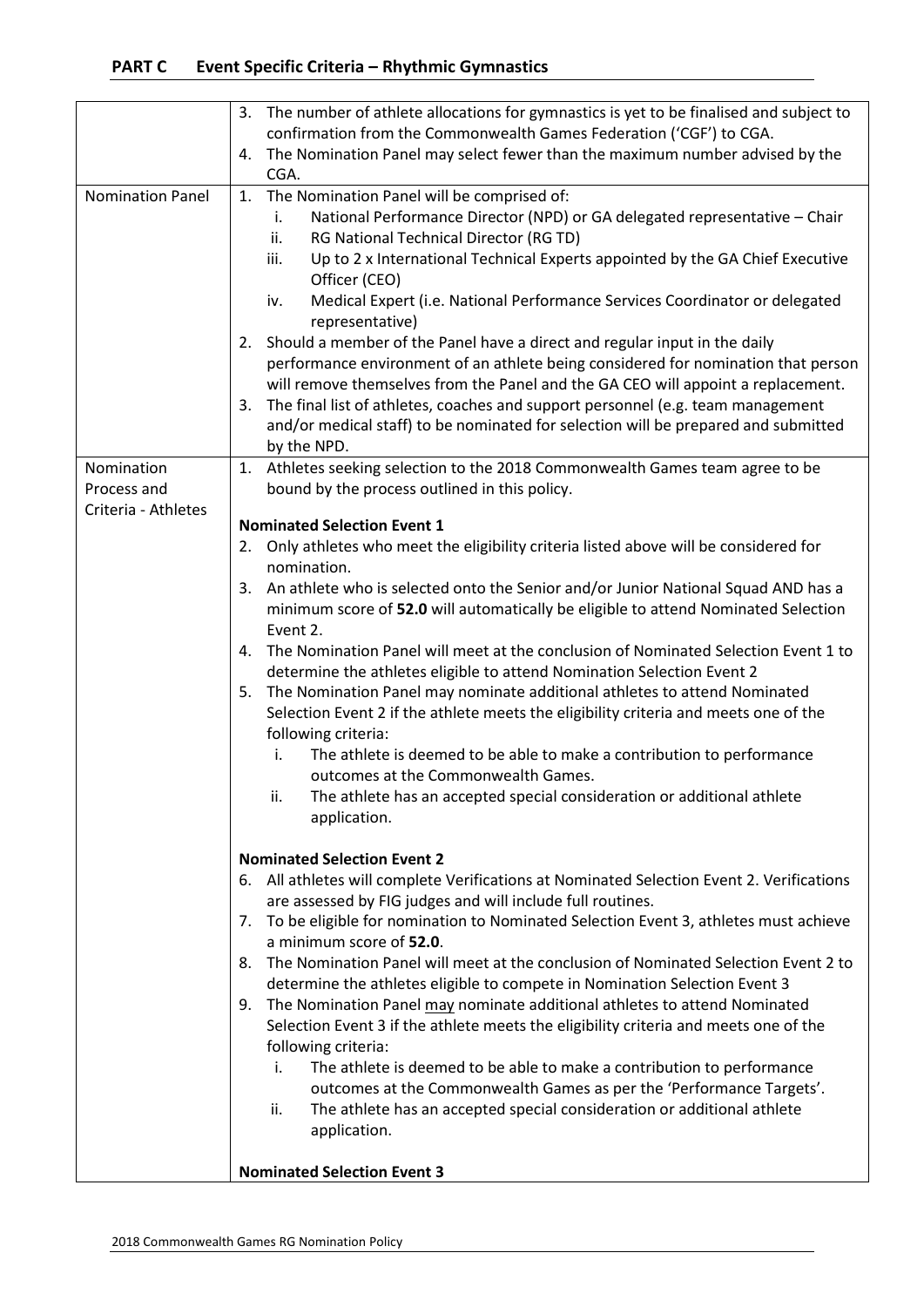## **PART C Event Specific Criteria – Rhythmic Gymnastics**

|                         | 10. All athletes will complete Verifications at Nominated Selection Event 3. Verifications                                                                |
|-------------------------|-----------------------------------------------------------------------------------------------------------------------------------------------------------|
|                         | are assessed by FIG judges and will include full routines.                                                                                                |
|                         | 11. The Nomination Panel will meet at the conclusion of Nominated Selection Event 3 for                                                                   |
|                         | nomination to the ACGA for selection to the Australian Team for the 2018<br><b>Commonwealth Games</b>                                                     |
|                         | 12. The Nomination Panel will meet to select up to a maximum of three (3) athletes to be                                                                  |
|                         | nominated to the CGA. A maximum of one (1) non-travelling reserve athlete may be                                                                          |
|                         | named.                                                                                                                                                    |
|                         | 13. The Nomination Panel will nominate the athletes for selection based on the                                                                            |
|                         | following:                                                                                                                                                |
|                         | i.<br>athletes who are most capable of achieving the targets listed in the section                                                                        |
|                         | 'Performance Targets'                                                                                                                                     |
|                         | accepted special consideration or additional athlete consideration<br>ii.                                                                                 |
|                         | 14. The final list of athletes to be nominated for selection to the Team will be prepared                                                                 |
|                         | and submitted by the NPD.                                                                                                                                 |
|                         | 15. Nominated athletes are not members of the 2018 Team until the CGA confirms the                                                                        |
|                         | selection of these nominated athletes.                                                                                                                    |
| De-selection            | An athlete nominated to the Team can be denominated based on any of the<br>1.                                                                             |
|                         | following criteria:                                                                                                                                       |
|                         | The athlete becomes ineligible according to the eligibility guidelines<br>i.<br>The athlete fails to sign and adhere to the 2018 Athlete Agreement<br>ii. |
|                         | Once selected by CGA, an athlete may be deselected by CGA on advice from GA if the<br>2.                                                                  |
|                         | athlete is ill or injured and is not deemed physically and medically fit to be selected in                                                                |
|                         | the Team.                                                                                                                                                 |
| Nomination              | Team officials will be nominated for selection to the Team for the Event based upon<br>1.                                                                 |
| Process and             | the following criteria:                                                                                                                                   |
| Criteria - Officials    | The number of available accreditations<br>i.                                                                                                              |
|                         | Their past experience and performance in international competition<br>ii.                                                                                 |
|                         | Their proven ability to meet or exceed National Team standards and<br>iii.                                                                                |
|                         | expectations                                                                                                                                              |
|                         | Their ability to manage their own stress and support the needs of teammates<br>iv.                                                                        |
|                         | in high pressure situations                                                                                                                               |
|                         | Their ability and commitment to attend all Team meetings, activities (including<br>۷.                                                                     |
|                         | training camps) and events as required by GA                                                                                                              |
|                         | Coach and Judge Nominees must be current technical members of GA and must be<br>2.                                                                        |
|                         | and remain compliant with all GA policies including the Code of Conduct and                                                                               |
|                         | Member Protection Policy.<br>It is a requirement that athletes, including reserve athletes and officials who are<br>1.                                    |
| <b>Team Preparation</b> | selected to the Team will attend a pre-Commonwealth Games Training Camp as part                                                                           |
|                         | of the Team preparation until departure, location to be confirmed.                                                                                        |
| Funding                 | Athletes selected to the Team will be fully funded by GA & CGA<br>1.                                                                                      |
|                         | Officials selected to the Team will be fully funded by GA & CGA<br>2.                                                                                     |
| Appeals                 | Athletes seeking selection to the Team for the Event agree to be bound by the<br>1.                                                                       |
|                         | Nomination Process and Criteria outlined in this policy.                                                                                                  |
|                         | An athlete who is eligible for nomination pursuant to this selection policy but who<br>2.                                                                 |
|                         | has not been nominated for selection may appeal their non-nomination only in                                                                              |
|                         | accordance with Selection Policy Part A - Article 7.                                                                                                      |
|                         | Officials have no right to appeal against non-nomination and/or non-selection to the<br>3.                                                                |
|                         | Team.                                                                                                                                                     |
| Approval of             | The final selection of nominated athletes and officials to the Team will be subject to                                                                    |
| Nominations and         | approval by the GA Chief Executive Officer.                                                                                                               |